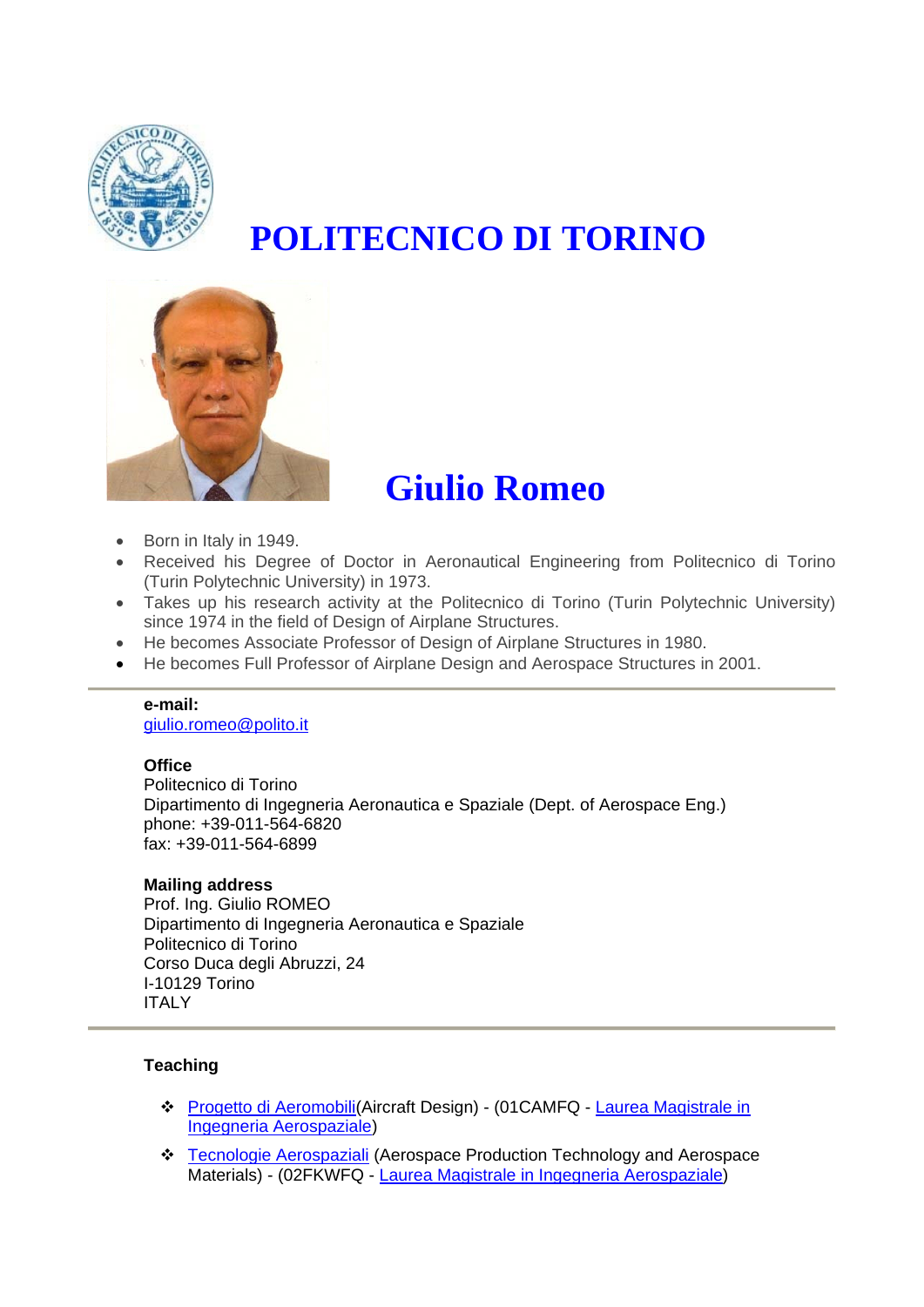#### **Research interests**

- ◊ Responsible and Scientific Coordinator of the national research project funded by the Italian Space Agency (ASI) (1994-2000) on "Design of High Altitude Solar powered Platform for Telecommunication and Earth Observation Applications".
- ◊ Responsible for the Platform Aeronautical Design of the first European Research project funded by the European Commission "HELINET: Network of the Stratospheric Platforms –UAV - for Traffic Monitoring, Environmental Surveillance and Broadband Services", FP5 in the IST action (Co-ordinator: Politecnico di Torino, 2000–03).
- ◊ Scientific Co-ordinator, of the EC Project ENFICA-FC (ENvironmentally Friendly Inter City Aircraft powered by Fuel Cells) (European Commission 6th FP, Aeronautics Action (2006- 2009) with the main objective to develop and validate the use of a fuel cell based power system for propulsion of more/all electric aircraft. The first European two-seat electric-motor-driven airplane powered by fuel cells was developed and will be validate by flight-test (April 2010), by converting a high efficiency existing aircraft.
- ◊ Partner, of the European Network "UAVNET: Civilian UAV Thematic Network: Technologies, Applications, Certification", (EC - 5th FP in the Aeronautics Action, Oct 2001 – Nov. 2005) to advance the development of UAVs (Unmanned Air Vehicles) for civilian purposes. Coordinator: Israel Aircraft Industries
- ◊ Work Package Leader of 3 High Altitude Long Endurance Design in the European research CAPECON: "Civil UAV Applications & Economic Effectivity of Potential Configuration Solutions". EC - 5th FP - Aeronautics Action (2002-2005). Coordinator: Israel Aircraft Industries.
- ◊ Scientific Responsible of the EC project TANGO*:* Telecommunications Advanced Networks for Gmes Operation (EC-FP6-2005-Space1- Contract N. SIP5-CT-2006-030970 – 2006-2009, Coordinator : EADS Astrium) to support GMES projects and future operational GMES services as well as their associated end-users in the expression of telecommunications needs. TANGO will include Data Relay infrastructure for Earth Observations satellite to enable faster data scene acquisition and enhanced data distribution. Inclusion of **UAVs** in the global relay infrastructure enables quasi real time and continuous access to dedicated zones for monitoring or surveillance. A flight test with the scaled solar powered UAV was than prepared for final integration with on-going GMES developments in the framework of fisheries management. SESA can be used, in cooperation with Iridium satellite system, as a reconnaissance aircraft of the situation sending real time images and videos to the ground control station.
- ◊ Scientific Responsible of the research project: STRATOS: "Stratospheric Platform: A definition study for an ESA system".
- ◊ Scientific responsible of the CIRA project "PRORA-UAV. Utilizzo di configurazioni aeronautiche a superficie variabile per velivoli d'alta quota e senza pilota a propulsione solare" CIRA, Contratto di Ricerca N. 11/2004.

His research activity is concerning, the Design of Transport Aircraft, Design of UAV, and Design and Testing of Advanced Composite Aerospace Structures, mainly in the following fields:

a) A Feasibility Study is being carried out in the ENFICAFC project to provide a preliminary definition of new forms of commuter aircraft power and propulsion systems that can be obtained by fuel cell technologies (APU, Primary electrical generation supply, Emergency electrical power supply, Landing gear, De-icing system, etc); also Safety, certification & maintenance concepts shall be defined as well as a Life Cycle Cost evaluation.

In parallel, a two-seat electric-motor-driven airplane powered by fuel cells is being developed and validated by flight-test. The high efficiency two-seat existing aircraft Rapid 200, was selected over more than 100 light sport aircrafts and is being used for the conversion from internal combustion engine. The fuel cell system and the electric motor will be integrated on board and validate by flight-test. 40 kW power will be developed by the fuel cell unit (already designed, built and tested in laboratory ready to be installed on board) supported by a battery pack for the climbing flight phase.

- b) Design of Very long Endurance High Altitude Solar Powered Unmanned Air Vehicles (UAV).
- c) Manufacturing and experimental tests of an advanced composite UAV with 24 m wing span, 7m long.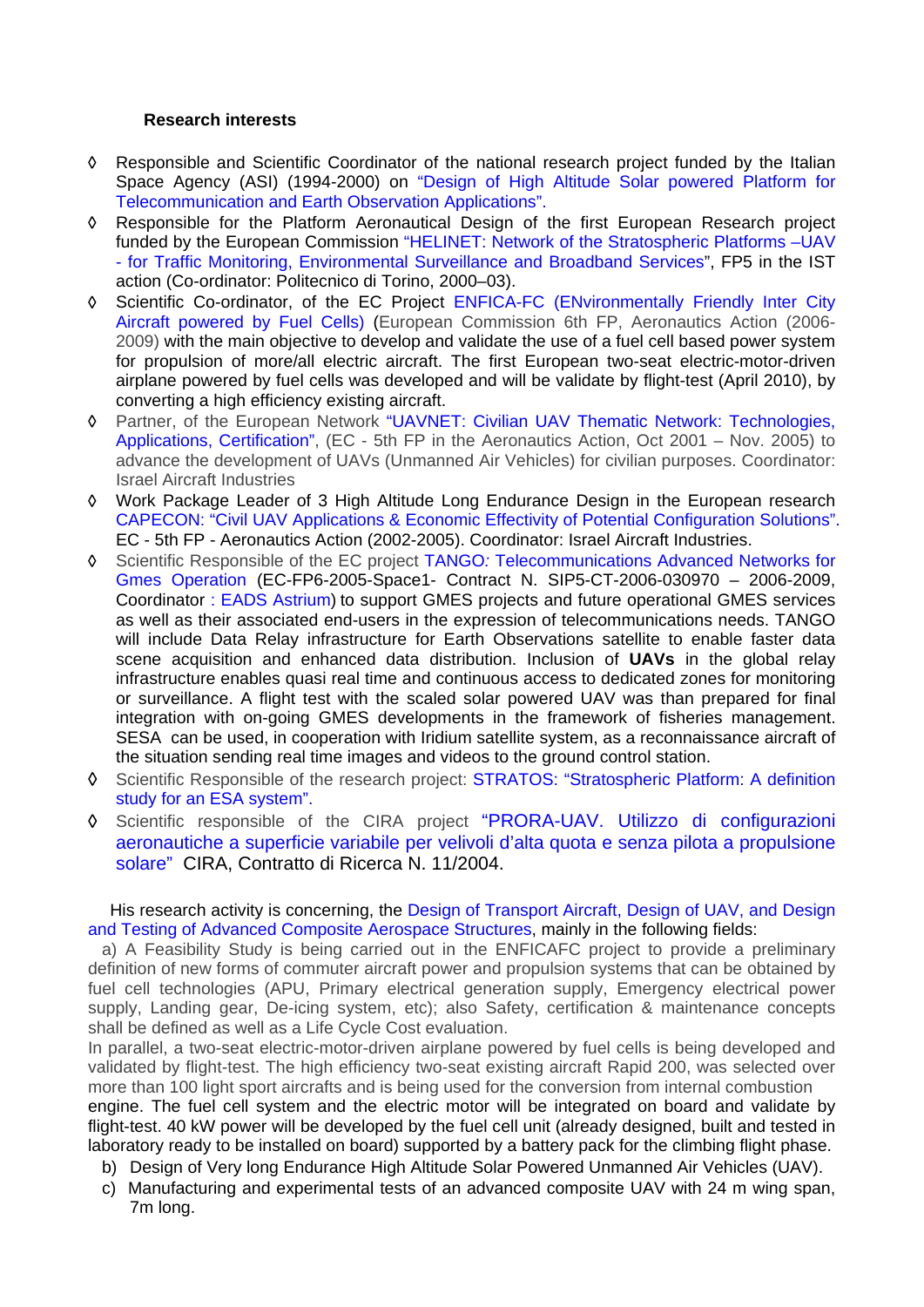- d) Analytical, numerical and experimental investigation on advanced composite stiffened, unstiffened and sandwich cylindrical airplane structures under biaxial compression and shear load.
	- ¾ Several theoretical (POBUCK software) and experimental analysis have been developed, with some original contribution, on the linear and nonlinear behaviour of anisotropic plate.
	- ¾ The minimum-mass optimisation software OPTICO was developed. The effects of cut-out in advanced composite panels under biaxial load and shear have also been evaluated.
	- $\triangleright$  A new and original testing machine was developed for simultaneously applying biaxial and shear load; a maximum longitudinal load of 520 kN, a transverse load of 200 kN and a shear load of 200 kN can be applied to panels with dimensions lower than 1000 by 700 mm. A very good correspondence was obtained between the analytical results, the many experimental tests results and the Finite Element analysis (code MSC/Patran/Nastran).
- e) Analytical and experimental investigation of Wing boxes under pure bending or torsion, including non-linear effects of lateral pressure and incomplete diagonal stress field
- f) Manufacturing of Advanced Composite wing box structures (1m, 6m, 21m,24m long) by graphite/epoxy pre-preg & autoclave curing. Analytical & experimental investigation.
- g) Structural dynamic and aero-elastic analysis of conventional & unconventional wings.
- h) Experimental and theoretical analysis of pin joint configuration.
- i) Thermal/moisture expansion properties of advanced composite space structures. New, unique and original testing equipments have been developed for measuring the CTE and CME of high dimensional stability composite specimens and structures (HELIOS, SAX, SOHO/UVCS Satellites) having a quasi zero value of CTE. Tests are carried in a vacuum chamber (10<sup>-2</sup> Pa); operating temperature range is limited to  $-30^{\circ}$ C up to 90 $^{\circ}$ C.

Responsible of several Grants with Aerospace Industries (SAX, SOHO, EFA, etc.). He has published about 135 technical papers and holds 1 trademark.

He presented several technical papers at National and International Symposium:

- AIAA/ATIO (Aviation Technology, Integration and Operations Conference)
- AIAA (American Institute of Aeronautics and Astronautics)
- AIAA/ASME/ASCE/AHS/ASC Structures, Structural Dynamics & Materials Conference
- AIDAA (Italian Association of Aeronautics and Astronautics)
- AIRTEC (Int.Conf. "Supply on the wings")
- Int. AVIATION CO2 Conf.,
- ECCM (European Conference on Composite Materials)
- ESA (European Space Agency)
- EWADE (European Workshop On Aircraft Design Education)
- IAF (International Astronautical Federation)
- ISRSE (International Symposium on Remote Sensing of Environment).
- HTE (Hi.Tech Expo)
- ICAF **(**International Committee on Aeronautical Fatigue**)**
- ICAS (International Congress of Aeronautical Science)
- ICCM (International Conference on Composite Materials)

- NASA

- OSTIV (Organisation Scientifique et Technique Internationale du Vol a Voile)
- SAMPE (Society for the Advancement of Material and Process Eng.)
- UAS 2010 (Unmanned Aircraft Systems)
- UAVNET
- UAV 2000. (International Technical Conference On "Uninhabited Aerial Vehicles")
- UAV World

**[Bibliography](http://www.swas.polito.it/rubrica/scheda_pers.asp?vis_PUB=S&vis_cv=&vis_prog=&matricola=001323) (my papers)**